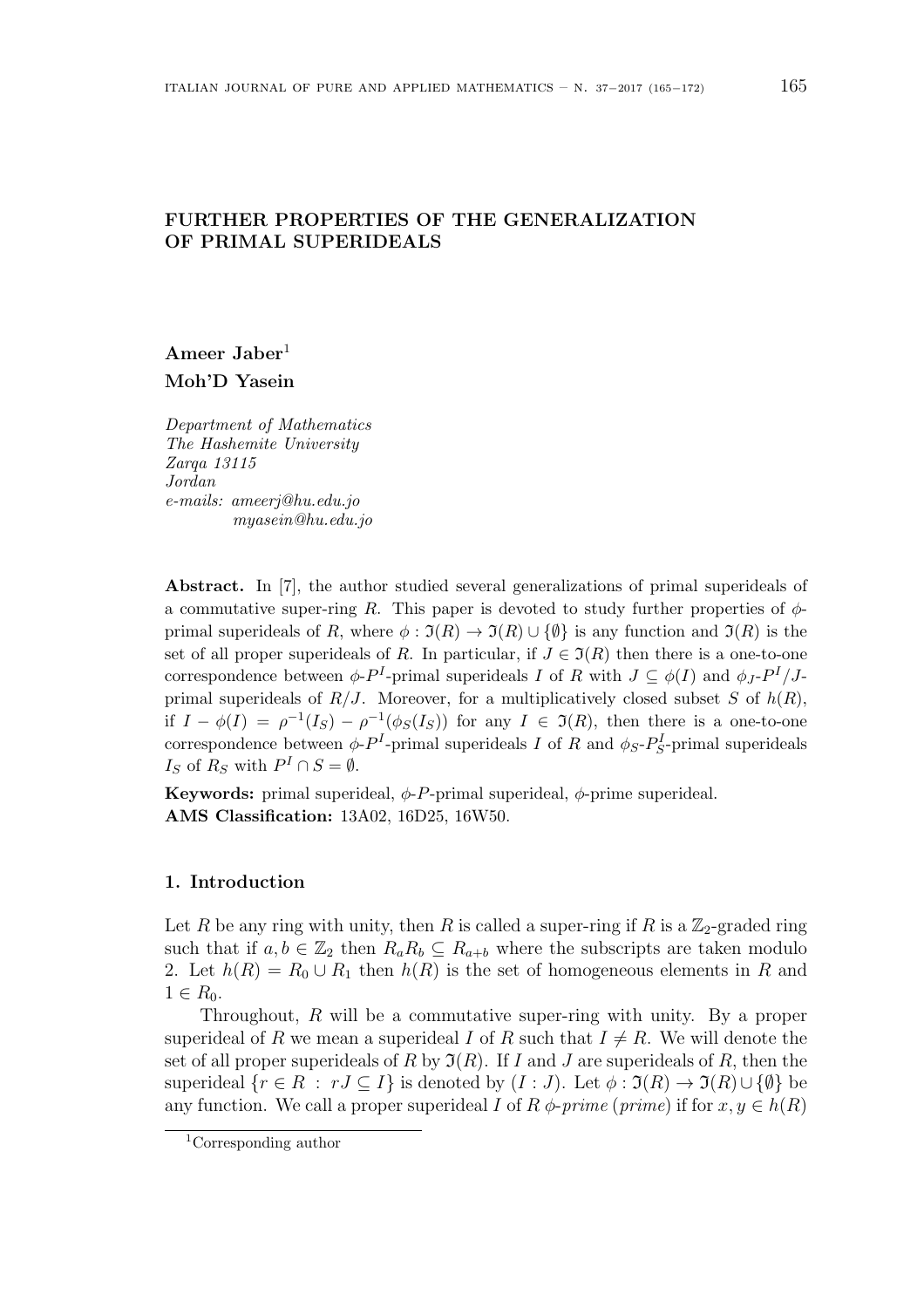with  $xy \in I - \phi(I)$   $(xy \in I)$  then  $x \in I$  or  $y \in I$ . Since  $I - \phi(I) = I - (\phi(I) \cap I)$ , there is no loss of generality to assume that  $\phi(I) \subseteq I$  for every proper superideal *I* of *R*. Let  $\phi : \mathfrak{I}(R) \to \mathfrak{I}(R) \cup \{\emptyset\}$  be any function, we say that an element  $a \in h(R)$  is  $\phi$ -*prime* to *I* (*prime* to *I*), if whenever  $ra \in I - \phi(I)$  (*ra*  $\in I$ ), where  $r \in h(R)$ , then  $r \in I$ . That is  $a \in h(R)$  is  $\phi$ -prime to *I* (*prime* to *I*), if *h*((*I* : *a*)) − *h*(( $\phi$ (*I*) : *a*)) ⊆ *h*(*I*) ( if *h*((*I* : *a*)) ⊆ *h*(*I*)).

Let  $\nu(I)$  be the set of all homogeneous elements in R that are not prime to *I*. We define *I* to be *primal* if the set

$$
P = (\nu(I))_0 + (\nu(I))_1 \cup \{0\}
$$

forms a superideal in *R*. In this case we say that *I* is a *P*-primal superideal of *R*, and *P* is the adjoint superideal of *I*.

Let  $\nu_{\phi}(I)$  be the set of all homogeneous elements in *R* that are not  $\phi$ -prime to *I*. We define *I* to be *ϕ*-*primal* if the set

$$
P = \begin{cases} \left[ (\nu_{\phi}(I))_0 + (\nu_{\phi}(I))_1 \cup \{0\} \right] + \phi(I) & \text{: if } \phi \neq \phi_{\emptyset} \\ (\nu_{\phi}(I))_0 + (\nu_{\phi}(I))_1 & \text{: if } \phi = \phi_{\emptyset} \end{cases}
$$

forms a superideal in *R*. In this case we say that *I* is a  $\phi$ -*P*-primal superideal of *R*, and *P* is the adjoint superideal of *I*.

In [7], the author gave a generalization of primal superideals of *R* and he studied some properties of that generalization, he also studied the relation between *ϕ*-primary and *ϕ*-primal superideals. Moreover, the author introduced some conditions under which *ϕ*-primal superideals are primal.

In the next example we give some famous functions  $\phi : \mathfrak{I}(R) \to \mathfrak{I}(R) \cup \{\emptyset\}$ and their corresponding *ϕ*-primal superideals.

#### **Example 1.1.**

| $\phi_{\emptyset}$ | $\phi_{\emptyset}(I) = \emptyset \ \ \forall \ I \in \mathfrak{I}(R)$                 | primal superideal.             |
|--------------------|---------------------------------------------------------------------------------------|--------------------------------|
| $\phi_0$           | $\phi_0(I) = \{0\} \quad \forall \ I \in \mathfrak{I}(R)$                             | weakly primal superideal.      |
| $\phi_2$           | $\phi_2(I) = I^2 \ \ \forall \ I \in \mathfrak{I}(R)$                                 | almost primal superideal.      |
| $\phi_n$           | $\phi_n(I) = I^n \ \ \forall \ I \in \mathfrak{I}(R)$                                 | $n$ -almost primal superideal. |
| $\phi_\omega$      | $\phi_{\omega}(I) = \bigcap_{n=1}^{\infty} I^n \quad \forall \ I \in \mathfrak{I}(R)$ | $\omega$ -primal superideal.   |

Observe that  $\phi_{\emptyset} \leq \phi_{\emptyset} \leq \phi_{\omega} \leq \cdots \leq \phi_{n+1} \leq \phi_n \leq \cdots \leq \phi_2$ .

In this paper, we prove that if  $J$  is a  $\phi$ -prime superideal of  $R$  then then there is a one-to-one correspondence between  $\phi$ - $P<sup>I</sup>$ -primal superideals *I* of *R* with  $J \subseteq \phi(I)$  and  $\phi_J$ - $P^I/J$ -primal superideals of  $R/J$ . Also, we prove that for a multiplicatively closed subset *S* of  $h(R)$  and under the condition that  $I - \phi(I) =$  $\rho^{-1}(I_S) - \rho^{-1}(\phi_S(I_S))$  for any  $I \in \mathfrak{I}(R)$ , where  $\rho: R \to R_S$  is the canonical homomorphism, there is a one-to-one correspondence between  $\phi$ - $P<sup>I</sup>$ -primal superideals *I* of *R* and  $\phi_S$ -*P*<sup>*I*</sup><sub>*S*</sub>-primal superideals *I<sub>S</sub>* of *R<sub>S</sub>* with  $P^I \cap S = \emptyset$ .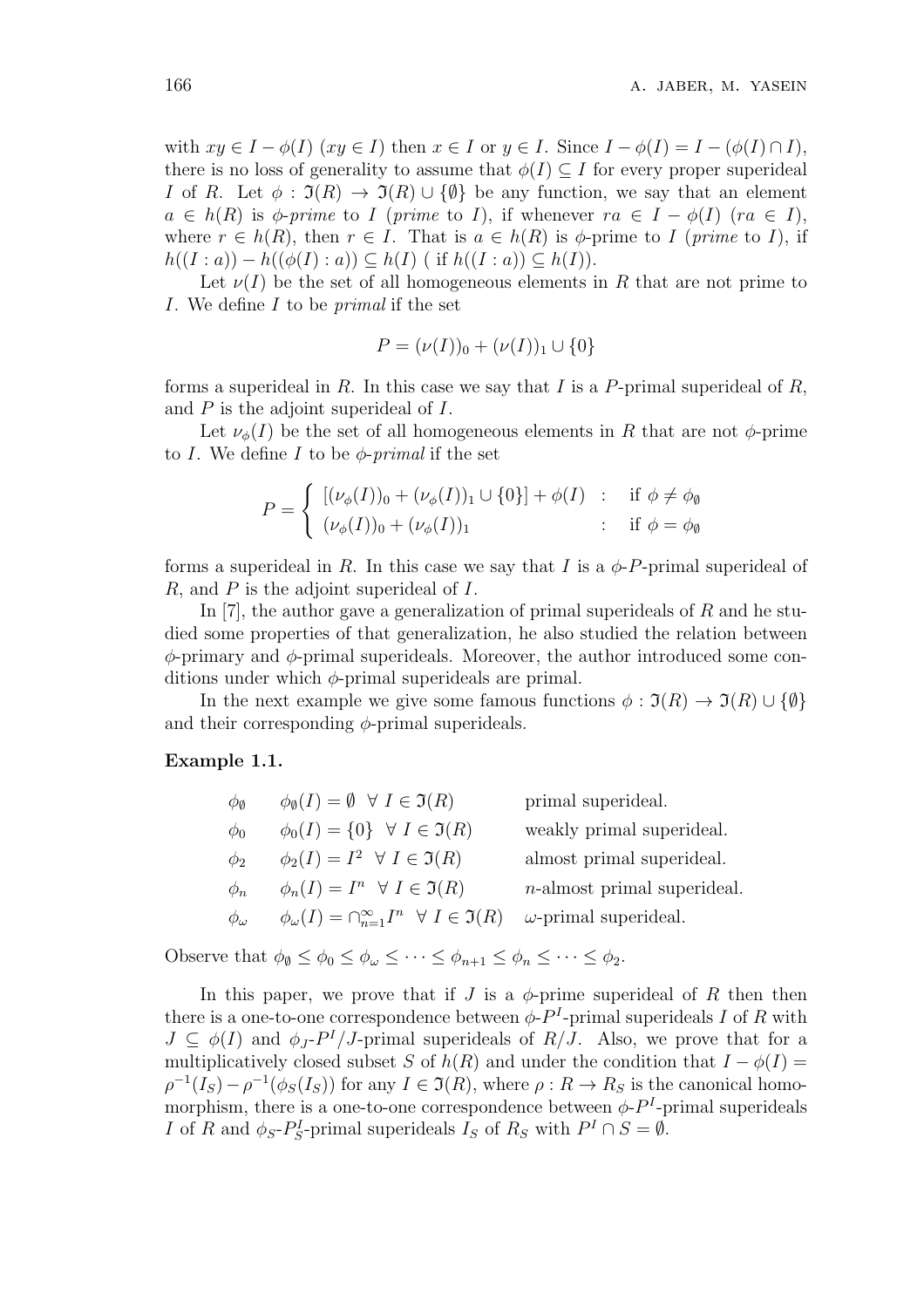## 2.  $\phi_J$ - $P/J$ -primal superideals

We start this section by the following two examples to show that the concepts "primal superideals" and "*ϕ*-primal superideals" are different.

**Example 2.1.** Let  $R = \mathbb{Z}_{24} + u\mathbb{Z}_{24}$ , where  $u^2 = 0$ , be a commutative super-ring and assume that  $\phi = \phi_0$ . Let  $I = 8\mathbb{Z}_{24} + u\mathbb{Z}_{24}$ .

- (1) Since  $0 \neq \overline{2} \cdot \overline{4} \in I$  with  $\overline{2}$ ,  $\overline{4} \notin I$ , then we get that  $\overline{2}$  and  $\overline{4}$  are not  $\phi$ -prime to *I*. Easy computations imply that  $\overline{2} + \overline{4} = \overline{6}$  is  $\phi$ -prime to *I*. Thus we obtain that *I* is not a  $\phi$ -primal superideal of *R*.
- (2) Set  $P = 2\mathbb{Z}_{24} + u\mathbb{Z}_{24}$ . We show that *I* is a primal superideal of *R*. It is easy to check that every element of  $h(P)$  is not prime to *I*. Conversely, assume that  $\bar{a} \in h(R) - h(P)$ , then  $\bar{a} \in \mathbb{Z}_{24}$  with  $gcd(a, 8) = 1$ . If  $\bar{a} \cdot \bar{n} \in I$  for some  $\bar{n} \in \mathbb{Z}_{24}$ , then 8 divides *n*; hence  $\bar{n} \in I$ . Therefore,  $h(P)$  is exactly the set of elements in  $h(R)$  which are not prime to *I*. Thus *I* is a primal superideal of *R*.

**Example 2.2.** Let  $\phi = \phi_0$ , and let  $T(R)$  be the collection of all homogeneous zero divisors of *R*. If *R* is not a superdomain such that  $Z(R) = T_0(R) + T_1(R)$  is not a superideal of *R*. Then the trivial superideal of *R* is a  $\phi$ -primal superideal which is not primal.

According to Examples 2.1 and 2.2 a primal superideal of *R* need not to be *ϕ*-primal and a *ϕ*-primal superideal of *R* need not to be primal.

Let R be a commutative super-ring with unity and let J be a proper superideal of *R*. Let  $\phi : \mathfrak{I}(R) \to \mathfrak{I}(R) \cup \{\emptyset\}$  be any function. As a generalization of [2], we define  $\phi_J : \mathfrak{I}(R/J) \to \mathfrak{I}(R/J) \cup \{\emptyset\}$  by  $\phi_J(I/J) = (\phi(I)+J)/J$  for every superideal  $I \in \mathfrak{I}(R)$  with  $J \subseteq I$  (and  $\phi_J(I/J) = \emptyset$  if  $\phi = \phi_{\emptyset}$ ).

We leave the trivial proof of the next lemma to the reader.

**Lemma 2.3.** *Let R be a commutative super-ring with unity and let J be a proper superideal of R.* Let  $\phi : \mathfrak{I}(R) \to \mathfrak{I}(R) \cup \{\emptyset\}$  *be any function. If P is a*  $\phi$ -prime *superideal of*  $R$  *containing*  $J$ *. Then*  $P/J$  *is a*  $\phi_J$ -prime superideal of  $R/J$ *.* 

**Lemma 2.4.** *Let R be a commutative super-ring with unity and let J be a proper superideal of R, and let*  $\phi$  :  $\mathfrak{I}(R) \rightarrow \mathfrak{I}(R) \cup \{\emptyset\}$  *be any function. Let P be a superideal of R containing J. If P/J is a ϕ<sup>J</sup> -prime superideal of R/J with*  $J \subseteq \phi(P)$ , then P is a  $\phi$ -prime superideal of R.

**Proof.** Let *a, b* be homogeneous elements in *R* with  $ab \in P - \phi(P)$ . Then  $ab \in J + P$  and  $ab \notin J + \phi(P) = \phi(P)$ . Thus,  $ab \in (J + P) - (J + \phi(P))$ , so  $\overline{a}\overline{b} \in (J + P)/J - (J + \phi(P))/J$  which implies that  $\overline{a}\overline{b} \in P/J - \phi_J(P/J)$ , that is  $\overline{a}$  ∈  $P/J$  or  $\overline{b}$  ∈  $P/J$  so  $a \in P$  or  $b \in P$ . Therefore, P is a  $\phi$ -prime superideal of *R*.  $\blacksquare$ 

In the next result and under the condition that  $J \subseteq \phi(I)$  we prove that *I* is a  $\phi$ -primal superideal of *R* if and only if  $I/J$  is a  $\phi_J$ -primal superideal of  $R/J$ .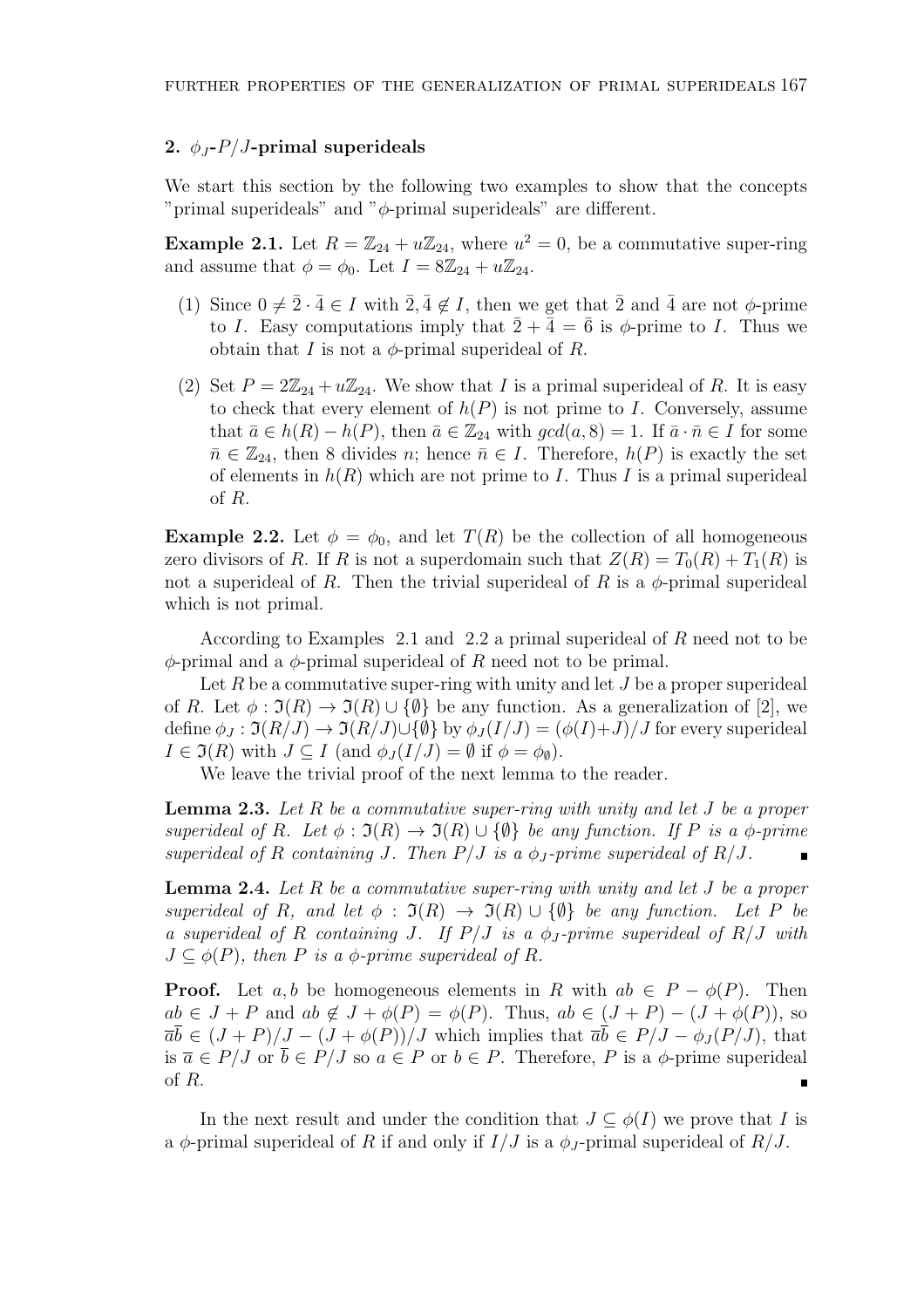*.*

**Theorem 2.5.** Let R be a commutative super-ring with unity and let  $\phi : \mathfrak{I}(R) \rightarrow$  $\mathfrak{I}(R) \cup \{\emptyset\}$  *be any function. Let I be a proper superideal of R, and let J be a superideal of*  $R$  *with*  $J \subseteq \phi(I)$ *. Then*  $I$  *is a*  $\phi$ *-P-primal superideal of*  $R$  *if and only if*  $I/J$  *is a*  $\phi_J$ - $P/J$ -primal superideal of R/J.

**Proof.** Suppose that *I* is  $\phi$ -*P*-primal superideal of *R* with  $J \subseteq I$ . Then, by [7, Theorem 2.5], *P* is a *ϕ*-prime superideal of *R* containing *J*. Therefore, by Lemma 2.3,  $P/J$  is a  $\phi_J$ -prime superideal of  $R/J$ . We show that  $I/J$  is  $\phi_J$ - $P/J$ primal superideal of *R/J*. That is we have to prove that

$$
P/J = \begin{cases} [(\nu_{\phi_J}(I/J))_0 + (\nu_{\phi_J}(I/J))_1 \cup \{0\}] + \phi_J(I/J) & : & \text{if } \phi_J \neq \phi_\emptyset \\ (\nu_{\phi_J}(I/J))_0 + (\nu_{\phi_J}(I/J))_1 & : & \text{if } \phi_J = \phi_\emptyset \end{cases}.
$$

Let  $\bar{a} \in h(P/J)$  then  $a \in h(P)$  is not  $\phi$ -prime to *I*. That is there exists *r* in  $h(R) - h(I)$  with  $ra \in I - \phi(I)$ . If  $a \in J + \phi(I) = \phi(I)$  then  $\bar{a} \in \phi_{J}(I/J)$ . So we may assume that  $a \notin J + \phi(I) = \phi(I)$ . Therefore,  $\overline{ra} \in I/J - (J + \phi(I))/J =$ *I/J* −  $\phi_J(I/J)$  and because  $\bar{r} \notin I/J$  we get that  $\bar{a} \in \nu_{\phi_J}(I/J)$ .

Now, assume that  $\bar{b}$  is a homogeneous element in  $R/J$  such that  $\bar{b} \in \nu_{\phi_J}(I/J)$ . Then, there exists a homogeneous element  $\bar{r}$  in  $R/J - I/J$  such that  $\overline{r\overline{b}} \in I/J - \phi_J(I/J)$ , so  $rb \in I - \phi(I)$  with  $r \notin I$ . Thus, *b* is not  $\phi$ -prime to *I* which implies that  $b \in P$ , and hence  $\overline{b} \in P/J$ . Therefore,

$$
P/J = \begin{cases} [(\nu_{\phi_J}(I/J))_0 + (\nu_{\phi_J}(I/J))_1 \cup \{0\}] + \phi_J(I/J) & : & \text{if } \phi_J \neq \phi_\emptyset \\ (\nu_{\phi_J}(I/J))_0 + (\nu_{\phi_J}(I/J))_1 & : & \text{if } \phi_J = \phi_\emptyset \end{cases}
$$

and so  $I/J$  is  $\phi_J$ - $P/J$ -primal superideal of  $R/J$ .

Conversely, suppose that  $I/J$  is  $\phi_J$ - $P/J$ -primal superideal of  $R/J$  with the adjoint superideal  $P/J$ . We show that *I* is a  $\phi$ -*P*-primal superideal of *R*. Now, by [7, Theorem 2.5],  $P/J$  is a  $\phi_J$ -prime superideal of  $R/J$  with  $J \subseteq P$ , so by Lemma 2.4,  $P$  is a  $\phi$ -prime superideal of  $R$ . To finish the proof we need to show that

$$
P = \begin{cases} [(\nu_{\phi}(I))_0 + (\nu_{\phi}(I))_1 \cup \{0\}] + \phi(I) & : & \text{if } \phi \neq \phi_{\emptyset} \\ (\nu_{\phi}(I))_0 + (\nu_{\phi}(I))_1 & : & \text{if } \phi = \phi_{\emptyset} \end{cases}.
$$

Clearly,  $\phi(I) \subseteq I \subseteq P$ . Let  $a \in \nu_{\phi}(I)$ , then there exists a homogeneous element  $r \in R - I$  with  $ra \in I - \phi(I)$ . Since  $ra \notin \phi(I) = J + \phi(I)$  we get that  $\overline{ra} \in \phi(I)$  $I/J - (J + \phi(I))/J = I/J - \phi_J(I/J)$  and  $\bar{r} \notin I/J$ . So,  $\bar{a} \in P/J$  and hence  $a \in P$ . Now, let  $a \in h(P)$ . Suppose that  $\overline{a} \in I/J$ , then  $a \in I$ . If  $a \in \phi(I)$ , then done. If  $a \notin \phi(I)$ , then  $a \in I - \phi(I)$  and so, *a* is not  $\phi$ -prime to *I*, hence  $a \in \nu_{\phi}(I)$ . Thus,

$$
a \in \begin{cases} [(\nu_{\phi}(I))_0 + (\nu_{\phi}(I))_1 \cup \{0\}] + \phi(I) & : & \text{if } \phi \neq \phi_{\emptyset} \\ (\nu_{\phi}(I))_0 + (\nu_{\phi}(I))_1 & : & \text{if } \phi = \phi_{\emptyset} \end{cases}
$$

Therefore, we may assume that  $\bar{a} \notin I/J$ , so there exists  $\bar{r} \in h(R/J) - h(I/J)$ with  $\bar{r}\bar{a} \in I/J - \phi_J(I/J)$ , and so  $\bar{r}\bar{a} \notin (J + \phi(I))/J$  that is  $ra \notin J + \phi(I) = \phi(I)$ . Therefore,  $ra \in I - \phi(I)$  with  $r \notin I$  that is  $a \in \nu_{\phi}(I)$ .

By using Theorem 2.5, we have the following result.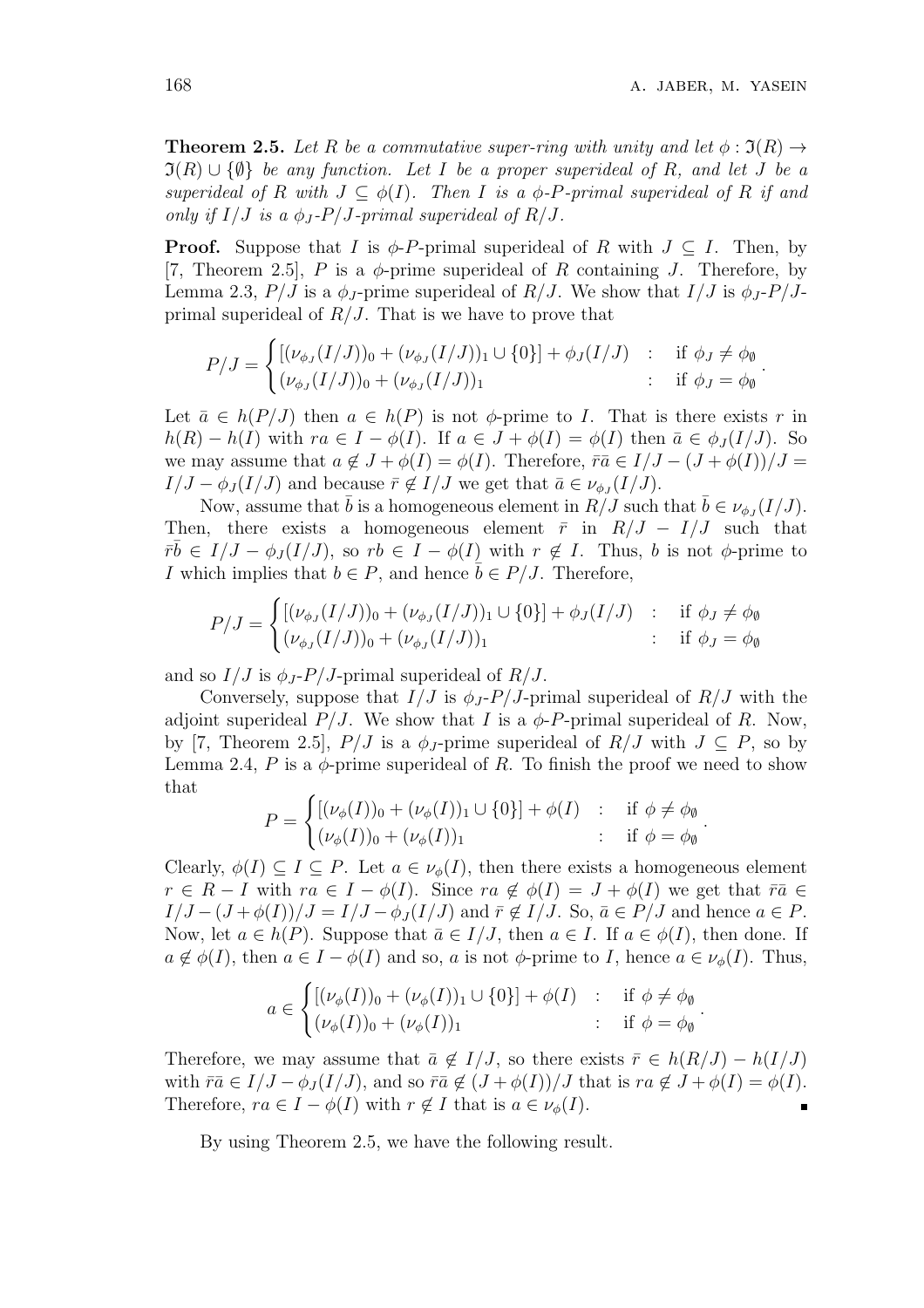**Theorem 2.6.** Let R be a commutative super-ring with unity, and let  $\phi : \mathfrak{I}(R) \rightarrow$  $\mathfrak{I}(R) \cup \{\emptyset\}$  *be any function. let J be a superideal of R. Then there is one-toone correspondence between the*  $\phi$ - $P$ <sup>*I*</sup>-primal superideals *I* of *R containing J* with  $J \subseteq \phi(I)$  *and*  $\phi_J \cdot P^I / J \cdot primal$  superideals of  $R/J$ .

#### **3. Multiplicatively closed subsets**

Let *R* be a commutative super-ring with unity, and let *S* be a multiplicatively closed subset of *h*(*R*). Consider the canonical homomorphism  $\rho: R \to R_S$  which is defined by  $r \mapsto \frac{r}{1}$  for all  $r \in h(R)$ . Then  $\rho$  is a homogenous superhomomorphism of degree 0.

Now let  $\phi : \mathfrak{I}(R) \to \mathfrak{I}(R) \cup \{\emptyset\}$  be any function. We define  $\phi_S : \mathfrak{I}(R_S) \to$  $\Im(R_S) \cup \{\emptyset\}$  by  $\phi_S(J) = (\phi(\rho^{-1}(J)))_S$  for every  $J \in \Im(R_S)$ . Note that  $\phi_S(J) \subseteq J$ , since for  $J \in \mathfrak{I}(R_S)$ , we get that  $\phi(\rho^{-1}(J)) \subseteq \rho^{-1}(J)$  implies  $\phi_S(J) \subseteq (\rho^{-1}(J))_S \subseteq J$ .

**Example 3.1.** Let  $R = \mathbb{Z}_6 + u\mathbb{Z}_6$  with  $u^2 = 0$ . Let  $S = \{1, 2, 4\}$ ,  $\phi = \phi_2$ . Then *S* is a multiplicatively closed subset of  $h(R)$ . If  $P = \{0\}$  then one can easily check that *P* is  $\phi_2$ -*P*-primal superideal of *R*. Moreover,  $P_S = (\phi(P))_S = \{0\},\$ hence  $\phi_S(P_S) = P_S$  since  $\rho^{-1}(P_S) = \{0, 3, 3u\}$ , where  $\rho: R \to R_S$  is the canonical homomorphism. Therefore,  $P_S$  is  $\phi_S$ - $P_S$ -primal superideal in  $R_S$ .

We start by proving the following properties about  $\phi$ -prime superideals of *R*, where  $\rho: R \to R_S$  is the canonical homomorphism.

**Theorem 3.2.** *Let*  $\phi : \mathfrak{I}(R) \to \mathfrak{I}(R) \cup \{\emptyset\}$  *be any function, and let I be a*  $\phi$ -prime *superideal of*  $R$  *with*  $I \cap S = \emptyset$ *, then*  $I_S$  *is a*  $\phi_S$ *-prime superideal of*  $R_S$ *.* 

**Proof.** Let  $\frac{x}{s}$ ,  $\frac{y}{t}$ *t*<sub>*t*</sub> be homogeneous elements in  $R_S$  with  $(\frac{x}{s})(\frac{y}{t}) \in I_S - \phi_S(I_S)$ , then for some  $u \in S$   $xyu \in I - \phi(I)$ , so  $x \in I$  or  $yu \in I$  and thus  $\frac{x}{s} \in I_S$  or  $\frac{y}{t} \in I_S$ , hence  $I_S$  is a  $\phi_S$ -prime superideal of  $R_S$ .

**Theorem 3.3.** *Let*  $\phi : \mathfrak{I}(R) \to \mathfrak{I}(R) \cup \{\emptyset\}$  *be any function, and let P be a*  $\phi$ *-prime* superideal of R with  $h(P) \cap S = \emptyset$ . If  $\rho^{-1}((\phi(P))_S) \subseteq P$ , then  $\rho^{-1}(P_S) = P$ .

**Proof.** It is easy to see that  $P \subseteq \rho^{-1}(P_S)$ .

Conversely, let *x* be a homogeneous element in  $\rho^{-1}(P_S)$ , then for some  $s \in S$ ,  $xs \in P$ . If  $xs \notin \phi(P)$  then  $xs \in P - \phi(P)$  and  $s \notin P$  so  $x \in P$ . Therefore we may assume that  $xs \in \phi(P)$ , so *x* is a homogeneous element in  $\rho^{-1}((\phi(P))_S)$ . Thus,

$$
\rho^{-1}(P_S) \subseteq P \cup \rho^{-1}((\phi(P))_S),
$$

and since  $\rho^{-1}((\phi(P))_S) \subseteq P$  then we have that  $\rho^{-1}(P_S) = P$ .

**Lemma 3.4.** *Let*  $\phi$  :  $\mathfrak{I}(R) \rightarrow \mathfrak{I}(R) \cup \{\emptyset\}$  *be any function, and let I be a*  $\phi$ -P-primal superideal of R with  $h(P) \cap S = \emptyset$ . If  $a/s \in h(I_S) - h(\phi_S(I_S))$  then  $a \in I$ .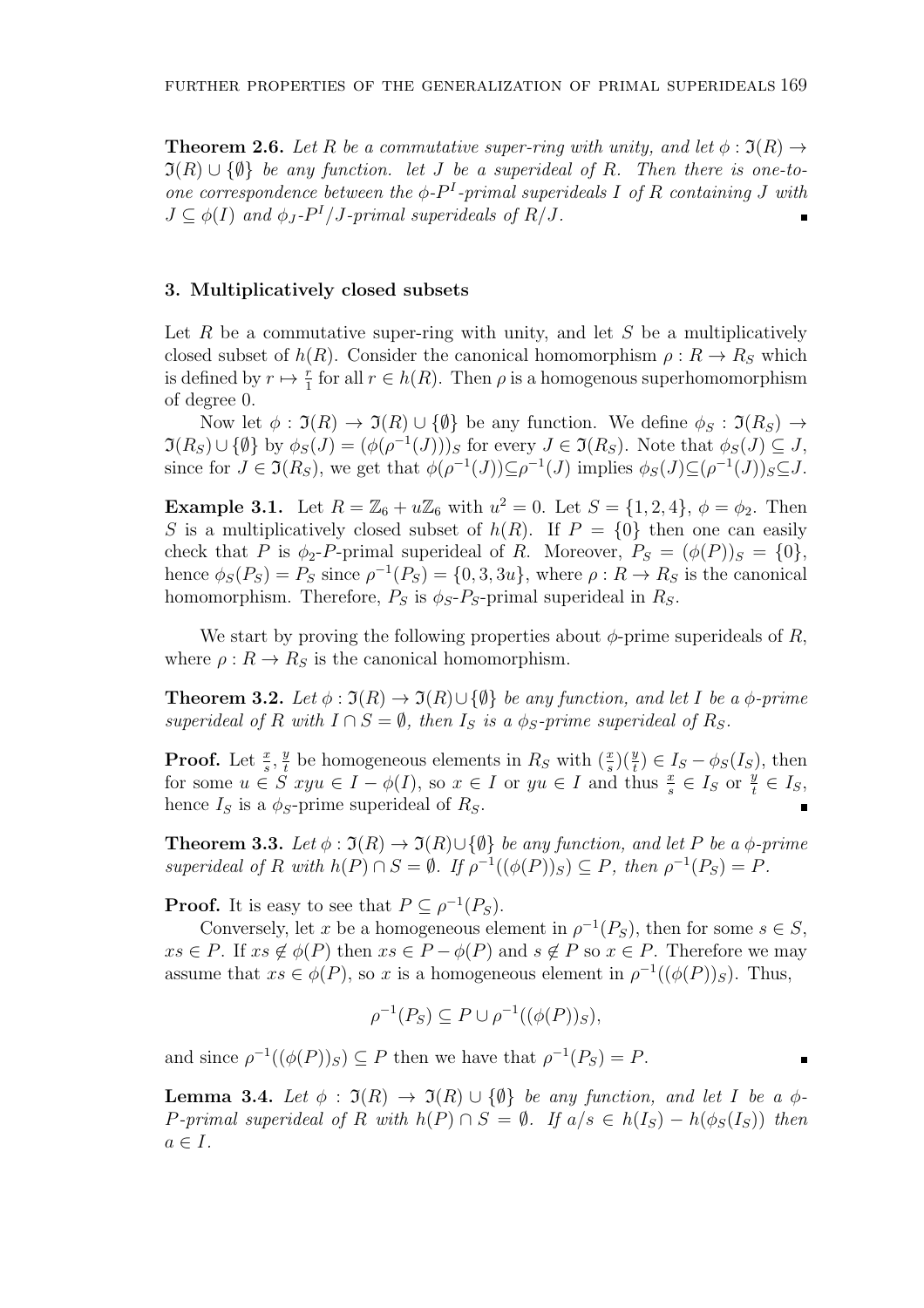**Proof.** Let  $a/s \in h(I_S) - h(\phi_S(I_S))$ , so  $a/s \notin \phi_S(I_S)$ , and hence  $a/1 \notin \phi_S(I_S)$ , thus  $a/1 \notin (\phi(I))_S$  since  $(\phi(I))_S \subseteq \phi_S(I_S)$ . Now,  $\frac{a}{1} = \frac{r}{u}$  $\frac{r}{u}$  for some  $r \in h(I)$  and  $u \in S$ , so,  $r = au \in I$  and  $au \notin \phi(I)$  because if  $au \in \phi(I)$  then  $a/1 \in (\phi(I))_S$ , a contradiction. Thus  $au \in I - \phi(I)$ , if  $a \notin I$  then *u* is not a  $\phi$ -prime to *I* which mplies that  $u \in h(P) \cap S$ , a contradiction. Therefore,  $a \in I$ .

**Lemma 3.5.** Let  $\phi : \mathfrak{I}(R) \to \mathfrak{I}(R) \cup \{\emptyset\}$  be any function, and let *I* be a  $\phi$ -*P*primal superideal of *R* with  $h(P) \cap S = \emptyset$ . Then  $h(\rho^{-1}(I_S)) - h(\rho^{-1}(\phi_S(I_S))) \subseteq$  $h(I) - h(\phi(I)).$ 

**Proof.** Let *a* be a homogeneous element in  $\rho^{-1}(I_S)$  such that  $a \notin h(\rho^{-1}(\phi_S(I_S))),$ then  $a/1 \in h(I_S) - h(\phi_S(I_S))$  and by Lemma 3.4,  $a \in I$ . If  $a \in \phi(I)$  then  $a/1 \in$  $(\phi(I))_S \subseteq \phi_S(I_S)$  implies that  $a \in h(\rho^{-1}(\phi_S(I_S)))$  a contradiction. Therefore,  $a \in h(I) - h(\phi(I)).$ 

**Lemma 3.6.** *Let*  $\phi : \mathfrak{I}(R) \to \mathfrak{I}(R) \cup \{\emptyset\}$  *be any function, and let I be a*  $\phi$ *-P-primal superideal of R with*  $h(P) \cap S = \emptyset$ *. Then*  $\nu_{\phi_S}(I_S) \subseteq (\nu_{\phi}(I))_S$ *.* 

**Proof.** If  $a/s \in \nu_{\phi_S}(I_S)$ , then we show in the proof of Lemma 3.4 that  $au \in$ *I* −  $\phi$ (*I*)  $\subseteq$   $\nu$ <sup> $\phi$ </sup>(*I*) for some *u* in *S*, hence *ua/us* = *a/s* ∈ ( $\nu$ <sup> $\phi$ </sup>(*I*))*s*.  $\blacksquare$ 

**Corollary 3.7.** *Let*  $\phi : \mathfrak{I}(R) \to \mathfrak{I}(R) \cup \{\emptyset\}$  *be any function, and let I be a*  $\phi$ *-P*primal superideal of R with  $h(P) \cap S = \emptyset$ . If  $I - \phi(I) = \rho^{-1}(I_S) - \rho^{-1}(\phi_S(I_S))$ *then*  $\nu_{\phi_S}(I_S) = (\nu_{\phi}(I))_S$ *.* 

**Proof.** In Lemma 3.6, we proved that  $\nu_{\phi_S}(I_S) \subseteq (\nu_{\phi}(I))_S$ .

Conversely, let  $\frac{x}{s}$  be a homogeneous element in  $(\nu_{\phi}(I))_S$ , then  $\frac{x}{s} = \frac{y}{t}$  $\frac{y}{t}$ , where  $y \in \nu_\phi(I)$ . If  $y \in I$ , then  $\frac{y}{t} \in I_s - (\phi(I))_S$  and so

$$
y \in \rho^{-1}(I_S) - \rho^{-1}((\phi(I))_S) \subseteq I - \phi(I) = \rho^{-1}(I_S) - \rho^{-1}(\phi_S(I_S)).
$$

Hence  $\frac{y}{t} \in I_S - \phi_S(I_S) \subseteq \nu_{\phi_S}(I_S)$ . Therefore we may assume that  $y \notin I$ . Since  $y \in \nu_{\phi}(I)$  there exists a homogeneous element *u* in  $R - I$  with  $uy \in I - \phi(I)$ , but  $I - \phi(I) = \rho^{-1}(I_S) - \rho^{-1}(\phi_S(I_S))$ , so  $(\frac{u}{1})(\frac{y}{t}) \in I_S - \phi_S(I_S)$  with  $\frac{u}{1} \notin I_S$ , thus *y*  $\frac{y}{t} \in \nu_{\phi_S}(I_S).$ 

We recall that if *J* is a superideal in *R*, then  $J \subseteq \rho^{-1}(J_S)$  and therefore we may assume that  $(\phi(J))_S \subseteq \phi_S(J_S)$ . Under the condition that

$$
I - \phi(I) = \rho^{-1}(I_S) - \rho^{-1}(\phi_S(I_S))
$$

for all superideals *I* of *R*, we have the following proposition.

**Proposition 3.8.** Let S be a multiplicatively closed subset of  $h(R)$  with  $1 \in S$ . *let*  $\phi : \mathfrak{I}(R) \to \mathfrak{I}(R) \cup \{\emptyset\}$  *be any function, and let I be a*  $\phi$ *-P-primal superideal*  $of$  *R* with  $h(P) \cap S = \emptyset$ *. Then I<sub>S</sub> is a*  $\phi_S$ *-P<sub>S</sub>*-primal superideal of *R<sub>S</sub>*.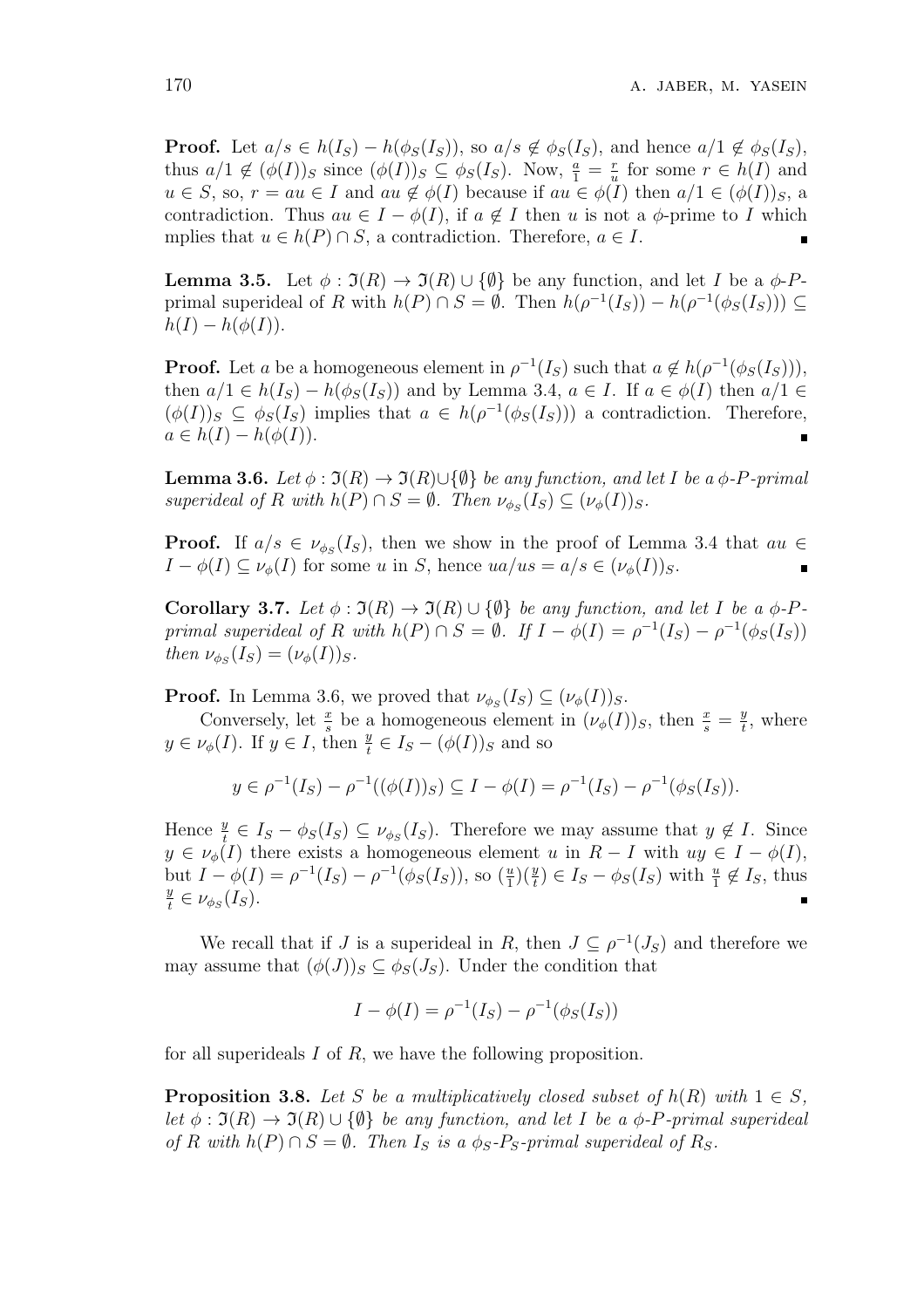**Proof.** By Theorem 3.2,  $P_S$  is a  $\phi_S$ -prime superideal of  $R_S$ . To show that  $I_S$  is a  $\phi_S$ - $P_S$ -primal superideal of  $R_S$ , we must prove that

$$
P_S = \begin{cases} [(\nu_{\phi_S}(I_S))_0 + (\nu_{\phi_S}(I_S))_1 \cup \{0\}] + \phi_S(I_S) & : & \text{if } \phi_S \neq \phi_\emptyset \\ (\nu_{\phi_S}(I_S))_0 + (\nu_{\phi_S}(I_S))_1 & : & \text{if } \phi_S = \phi_\emptyset \end{cases}
$$

*.*

*.*

Clearly,  $\phi_S(I_S) \subseteq P_S$ , let  $a/s$  be a homogenous element in  $\nu_{\phi_S}(I_S)$ , then there exists  $r/u \in h(R_S) - h(I_S)$  with  $\left(\frac{r}{u}\right) \cdot \left(\frac{a}{s}\right)$  $\frac{a}{s}$ ) ∈ *I<sub>S</sub>* −  $\phi_S(I_S)$  so, by Lemma 3.5, *ra*  $\in$  *I*  $-\phi(I)$  and  $r \notin h(I)$ , thus  $a \in \nu_{\phi}(I) \subseteq P$  and hence  $a/s \in P_S$ .

Conversely, let  $a/s \in h(P_S)$  such that  $a/s \notin \phi_S(I_S)$ . If  $a/s \in I_S$ , then  $(1/1)(a/s) \in I_s - \phi_s(I_s), (1/1) \notin I_s$ , so  $a/s$  is not  $\phi_s$ -prime to  $I_s$ , thus  $a/s \in \nu_{\phi_S}(I_S)$ . Therefore, we may assume that  $a/s \notin I_S$ , that is  $ta \notin I$  for every *t*  $\in$  *S*. Since  $a/s \in P_S$ , then for some  $t \in S$ ,  $ta \in P - I$ , and so  $ta \in \nu_\phi(I)$  which implies that  $a/s \in (\nu_{\phi}(I))_S$ , and by Corollary 3.7, we have that  $\nu_{\phi_S}(I_S) = (\nu_{\phi}(I))_S$ thus  $a/s \in \nu_{\phi_S}(I_S)$ .  $\blacksquare$ 

Let *R* be a commutative super-ring with unity, and let *S* be a multiplicatively closed subset of  $h(R)$ . Let  $\phi : \mathfrak{I}(R) \to \mathfrak{I}(R) \cup \{\emptyset\}$  be any function, then under the condition that

$$
I - \phi(I) = \rho^{-1}(I_S) - \rho^{-1}(\phi_S(I_S))
$$

for all proper superideals *I* of *R*, we have the following proposition.

**Proposition 3.9.** *Let*  $\phi : \mathfrak{I}(R) \to \mathfrak{I}(R) \cup \{\emptyset\}$  *be any function, and let J be a*  $\phi_S$ *-Q*-primal superideal of  $R_S$ , then  $\rho^{-1}(J)$  is  $\phi$ -primal superideal of R with the *adjoint superideal*  $\rho^{-1}(Q)$ *. Moreover,*  $J = (\rho^{-1}(J))_S$ *.* 

**Proof.** To show that  $\rho^{-1}(J)$  is  $\phi$ -primal superideal of R with the adjoint superideal  $\rho^{-1}(Q)$  we must show that

$$
\rho^{-1}(Q) = \begin{cases}\n[ (\nu_{\phi}(\rho^{-1}(J)))_0 + (\nu_{\phi}(\rho^{-1}(J)))_1 \cup \{0\}] + \phi(\rho^{-1}(J)) & ; & \text{if } \phi \neq \phi_{\emptyset} \\
(\nu_{\phi}(\rho^{-1}(J)))_0 + (\nu_{\phi}(\rho^{-1}(J)))_1 & ; & \text{if } \phi = \phi_{\emptyset}\n\end{cases}
$$

But  $\phi(\rho^{-1}(J)) \subseteq \rho^{-1}(J) \subseteq \rho^{-1}(Q)$ . Now let *a* be a homogenous element in  $\nu_{\phi}(\rho^{-1}(J))$ , then  $\frac{a}{1} \in (\nu_{\phi}(\rho^{-1}(J)))_S$ , but by Corollary 3.7,  $(\nu_{\phi}(\rho^{-1}(J)))_S = \nu_{\phi_S}(J)$ , so  $\frac{a}{1} \in \nu_{\phi_S}(J) \subseteq \hat{Q}$  and hence  $a \in \rho^{-1}(Q)$ .

Conversely, let *a* be a homogeneous element in  $\rho^{-1}(Q)$ , then  $a/1$  in *Q*. We may assume that  $a \notin \phi(\rho^{-1}(J))$ , so  $a/1 \notin \phi_S(J)$ . If  $a/1 \in J$ , then  $(a/1) \in J - \phi_S(J)$ and since  $\phi(\rho^{-1}(J)) \subseteq \rho^{-1}(\phi_S(J))$ , we have that  $a \in \rho^{-1}(J) - \rho^{-1}(\phi_S(J)) \subseteq$  $\rho^{-1}(J) - \phi(\rho^{-1}(J))$ , but  $1 \notin \rho^{-1}(J)$ , so  $a \in \nu_{\phi}(\rho^{-1}(J))$ . If  $a/1 \notin J$ , then  $a/1 \in$ *Q* − *J* and so  $a/1 \text{ } \in \nu_{\phi_S}(J)$ . Let  $\frac{x}{s}$  be a homogeneous element in  $R_S - J$  with  $\left(\frac{a}{1}\right)$  $\frac{a}{1}(\frac{x}{s}) \in J - \phi_S(J)$  then  $ax \in \rho^{-1}(J) - \rho^{-1}(\phi_S(J)) \subseteq \rho^{-1}(J) - \phi(\rho^{-1}(J))$ , since *ax*  $\frac{a\bar{x}}{1} \in J$  and  $\frac{ax}{1} \notin \phi_S(J)$ , because if  $\frac{ax}{1} \in \phi_S(J)$ , then  $\frac{ax}{s} \in \phi_S(J)$ , a contradiction. Thus we have that  $ax \in \rho^{-1}(J) - \phi(\rho^{-1}(J))$  and  $x \notin \rho^{-1}(J)$ , since  $\frac{x}{s} \notin J$ . Therefore,  $a \in \nu_{\phi}(\rho^{-1}(J))$  and hence  $\rho^{-1}(J)$  is  $\phi$ -primal superideal of *R* with the adjoint superideal  $\rho^{-1}(Q)$ . Moreover, by [7, Theorem 2.5],  $\rho^{-1}(Q)$  is a  $\phi$ -prime superideal of *R*.